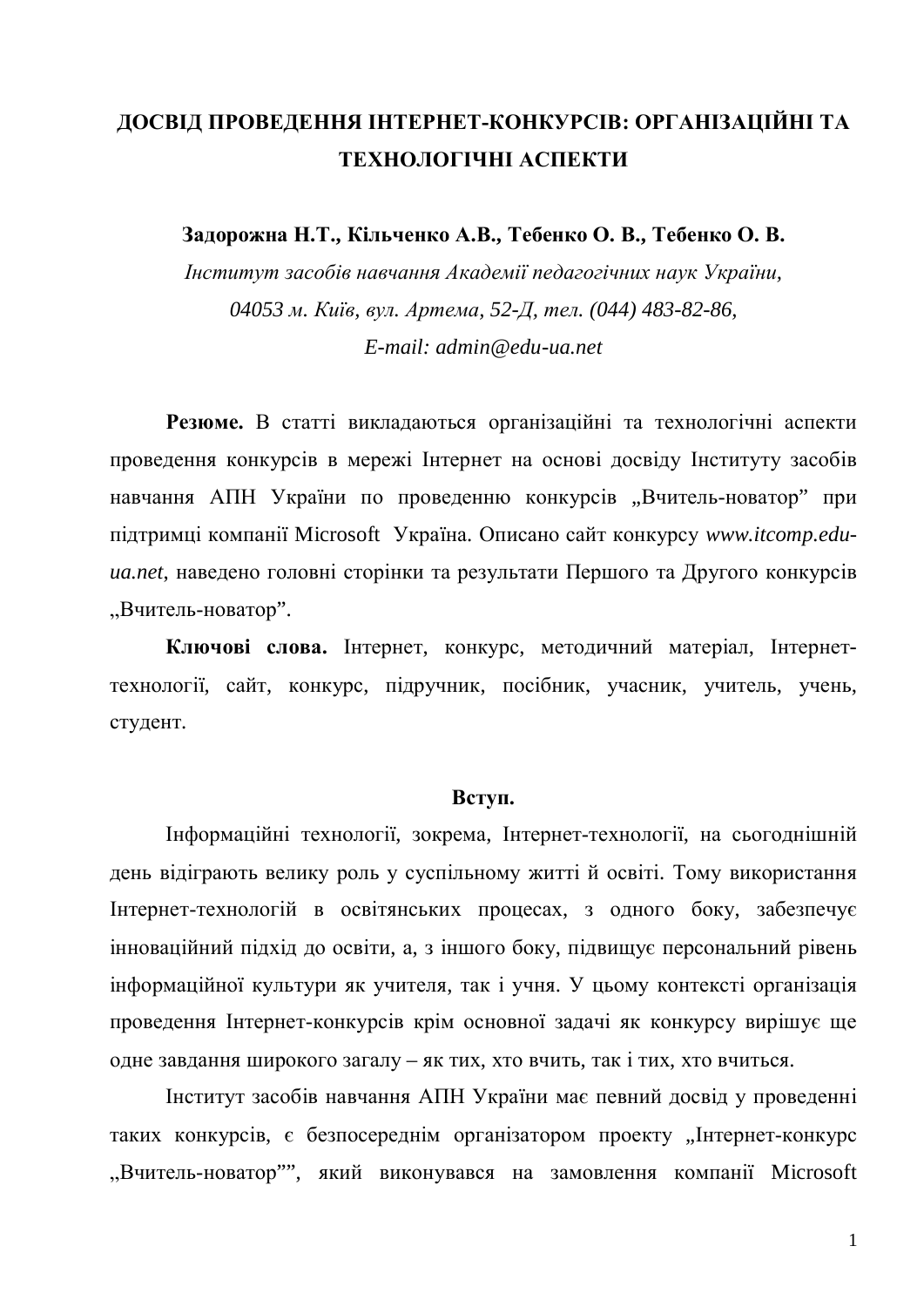Україна за сприяння Міністерства освіти і науки України. Інформаційну підтримку здійснював журнал "Комп'ютер у школі та сім'ї".

Метою проекту "Інтернет-конкурс "Вчитель-новатор" є опанування освітянами сучасних інформаційно-комунікаційних технологій та підтримка роботи викладачів у підготовці конкурентоспроможної молоді до активної життєдіяльності в інформаційному суспільстві. Конкурс спрямований на підвищення якості навчання учнів та студентів у галузі інформаційнокомунікаційних технологій, розвиток ініціативи педагогів та науковців у розробці та вдосконаленні навчально-методичних матеріалів для якісного вивчення програмних продуктів Microsoft, надання практичної допомоги викладачам загальноосвітніх, професійно-технічних та вищих навчальних закладів в оволодінні інноваційними методами навчання та забезпечення вільного доступу освітян до національних освітніх електронних ресурсів.

Було проведено два конкурси "Вчитель-новатор". Перший конкурс проходив з 20 квітня 2004 р. по 30 листопада 2004 р., Другий конкурс – з 20 квітня 2005р. по 30 листопада 2005р. Третій конкурс проводиться с 20 квітня 2006<sup>p</sup>. по 30 листопала 2006<sup>p</sup>.

### Проектування Інтернет-конкурсу "Вчитель-новатор".

Для проведення Інтернет-конкурсу "Вчитель-новатор" було розроблено проект, в межах якого створено за адресою www.itcomp.edu-ua.net сайт конкурсу "Вчитель-новатор" та база даних учасників, відвідувачів і матеріалів конкурсу.

### Організація робіт для проведення конкурсу.

Після реєстрації імені сайту і його первинного завантаження були проведені роботи по інформуванню і залученню користувачів до конкурсу. Промоутинг Інтернет-конкурсу проводився через електронні списки розсилки, друковані оголошення в журналі "Комп'ютер у школі та сім'ї", розміщення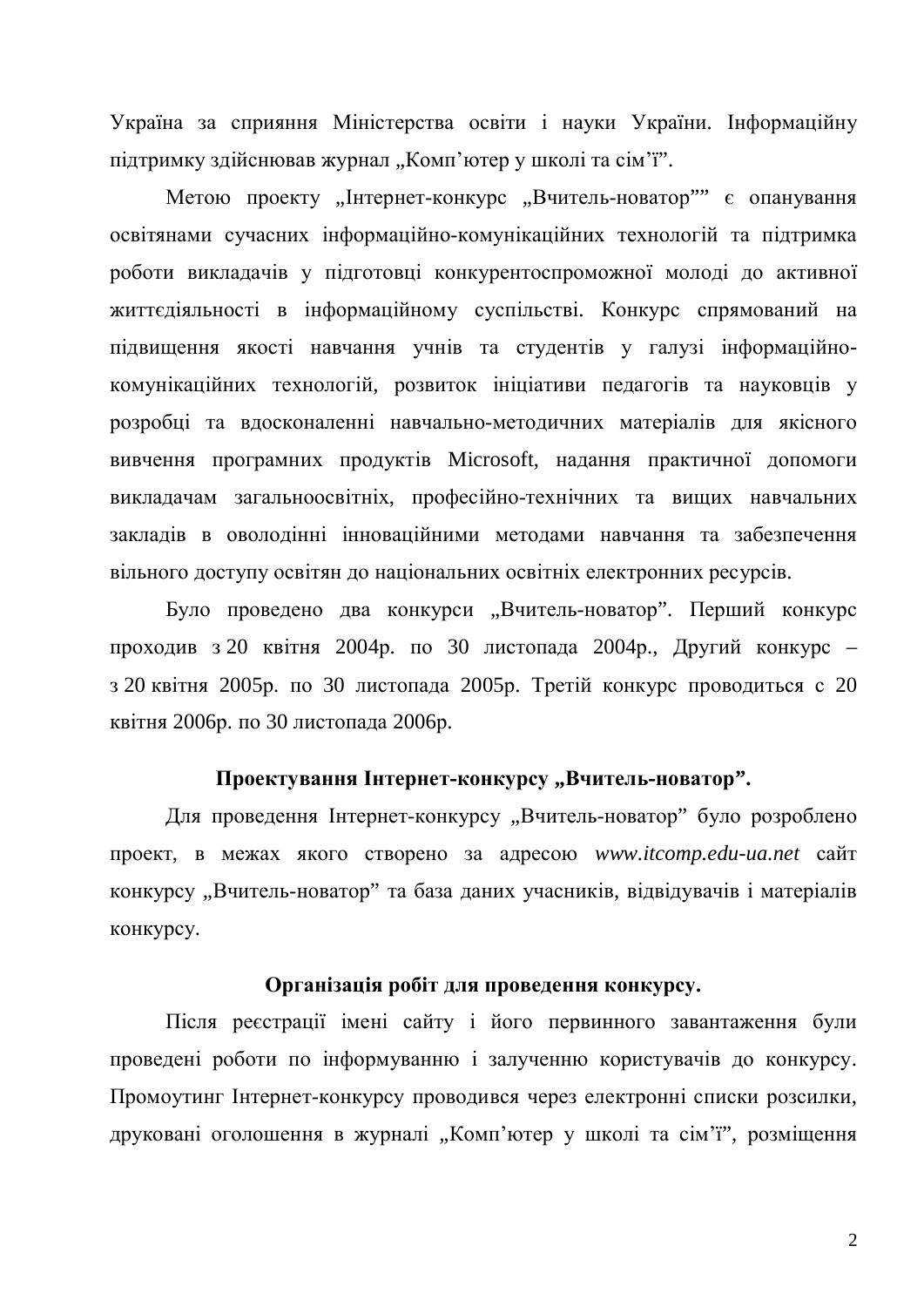оголошень на дошках педагогічних закладів, презентації на науковометодичних конференціях, на виставках-презентаціях тощо.

Для розміщення інформації про конкурс на освітянських сайтах та порталах України були розіслані інформаційні листи за такими адресами: органи управління освітою, Інститути післядипломної педагогічної освіти, організації дистанційного навчання та багато інших. У вищі та загальні навчальні заклади України, обласні управління освіти розіслані списки розсилки листів-оголошень про Другий Всеукраїнський конкурс "Вчитель-новатор".

Було розроблено технічне завдання на систему Інтернет-конкурсу "Вчитель-новатор".

На сторінках сайту зареєструвалися всі бажаючі як учасники, так і відвідувачі конкурсу, було розміщено матеріали учасників конкурсу. Для спілкування учасників та відвідувачів конкурсу проводилася модерація сайту www.itcomp.edu-ua.net Iнтернет-конкурсу "Вчитель-новатор".

З метою зручної роботи з базою даних Інтернет-конкурсу "Вчительноватор" передбачено сортування матеріалів та учасників конкурсу за різними критеріями. Для цього були виконано такі роботи: розроблено стиль виділення переможців на сторінках "Учасники конкурсу" та "Матеріали конкурсу", шаблони для відображення протоколів засідання про переможців конкурсу на сайті "Вчитель-новатор", програмне забезпечення для сортування матеріалів та учасників згідно до класифікаторів для автоматичного сортування за переліками на сайті.

По закінченні Першого конкурсу було створено СD-версію сайту Iнтернет-конкурсу "Вчитель-новатор". Результати Другого конкурсу через великий обсяг інформації було відображено на DVD-диску. Для CD та DVDверсії сайту Інтернет-конкурсу "Вчитель-новатор" був розроблений дизайн обкладинки і створено обкладинки. Після підведення підсумків конкурсу та визначення його переможців проводилося урочисте нагородження із врученням грамот, премій та подарунків.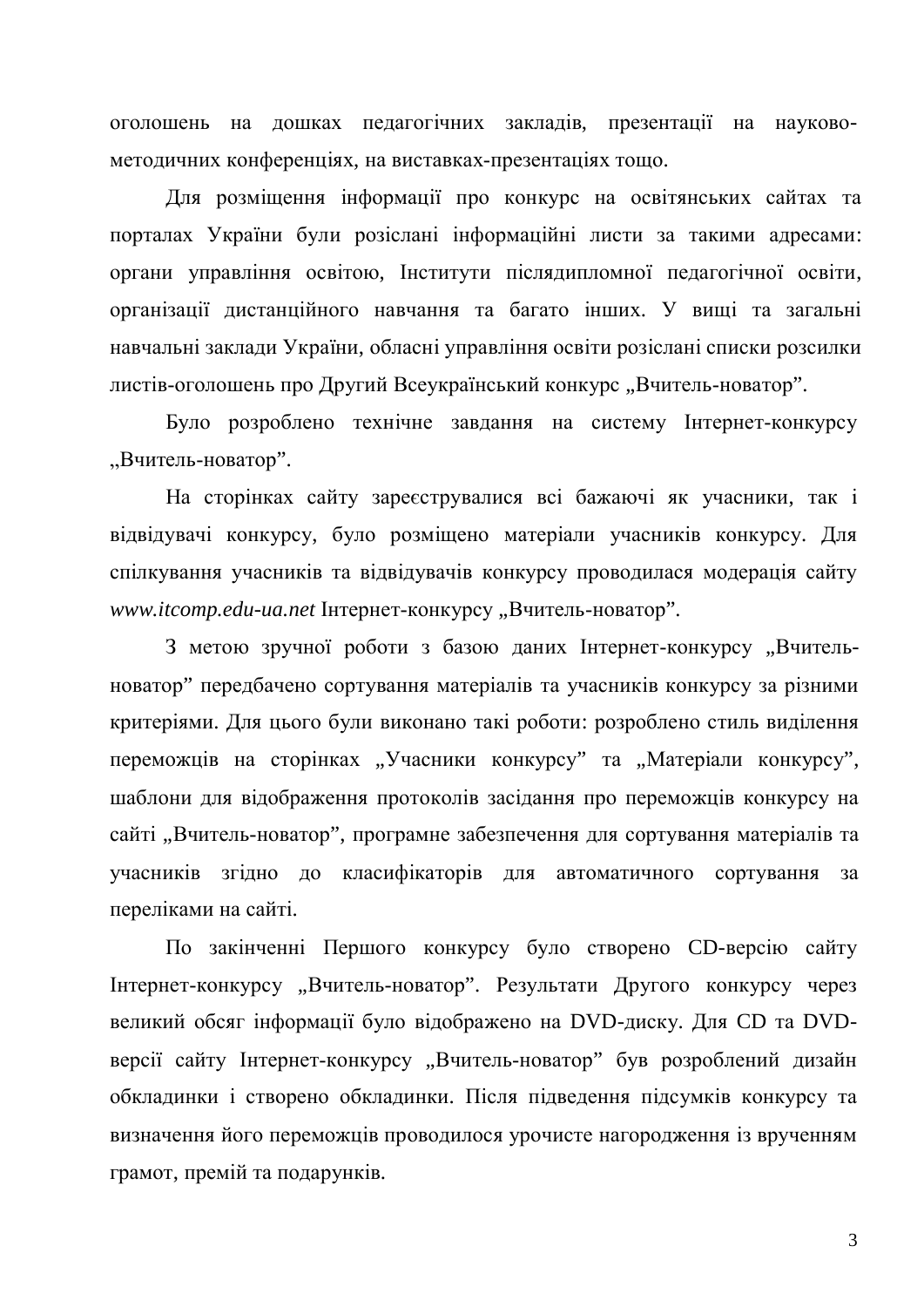#### Опис системи Інтернет-конкурсу.

Програмне забезпечення сайту розроблено з використанням засобів СКБД MySQL версії 3.23.41 для зберігання інформації щодо бази даних конкурсу та документів з матеріалами, поданих учасниками конкурсу, мови PHP Version 4.0.6,  $\text{Be6-cepsey}$  Apache  $\text{Bepc}$ ii 1.3.20-3mdk.

Програмне забезпечення функціонує таким чином, що користувачі системи з'єднуються з базою даних конкурсу через мережу Інтернет за протоколом НТТР. Виконання запитів користувачів забезпечується програмними компонентами-скриптами, які реалізують функціональність на сайті конкурсу. Сайт дозволяє відвідувачам і учасникам конкуру реєструватися, розмішувати свої матеріали, переглялати матеріали інших учасників, спілкуватися на форумі. Конкурс проводився на технічній базі Інтернет-центру галузі освіти України. Хостинг сайту здійснювався на серверах Інтернетцентру.

### Загальний вид сайту.

Сайт Інтернет-конкурсу "Вчитель-новатор" www.itcomp.edu-ua.net на поточний момент містить результати Першого та Другого конкурсів. До Першого конкурсу є вихід з головного меню (www.itcomp2004.edu*ua.net/site/index.php.htm*). Головна сторінка сайту Першого конкурсу "Вчительноватор" представлена на рис. 1. На рис. 2. відображено головну сторінку сайту "Другого Інтернет-конкурсу "Вчитель-новатор".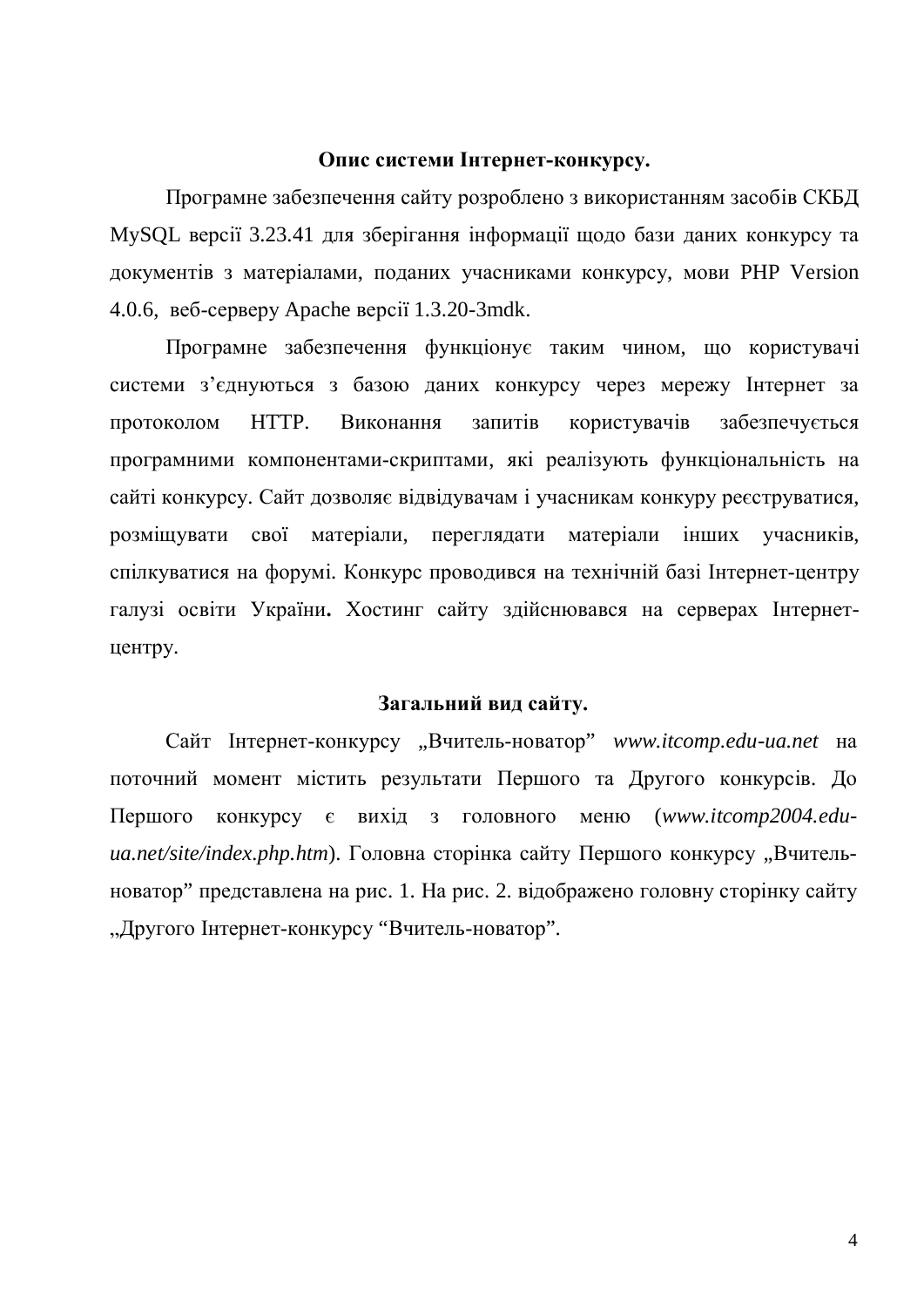

Рис. 1. Головна сторінка сайту Першого Інтернет-конкурсу "Вчитель-новатор"

На Перший та Другий конкурси подавалися матеріали в електронному виглялі: розробки уроків (згілно шаблонів, навелених на веб-сайті *www.itcomp.edu-ua.net*), конспекти лекцій, підручники, навчальні та навчальнометодичні посібники, методичні розробки тощо для вищих, загальноосвітніх та професійно-технічних навчальних закладів, що описують або використовують програмні продукти Microsoft, а також програмні засоби навчального призначення. Перевага надавалась роботам, що охоплюють усю тему повністю, наприклад розробки уроків або конспекти лекцій по Excel, Access тощо.

Доступ до матеріалів вільний для всіх користувачів, які зареєструються ɧɚɫɚɣɬɿ *www.itcomp.edu-ua.net*.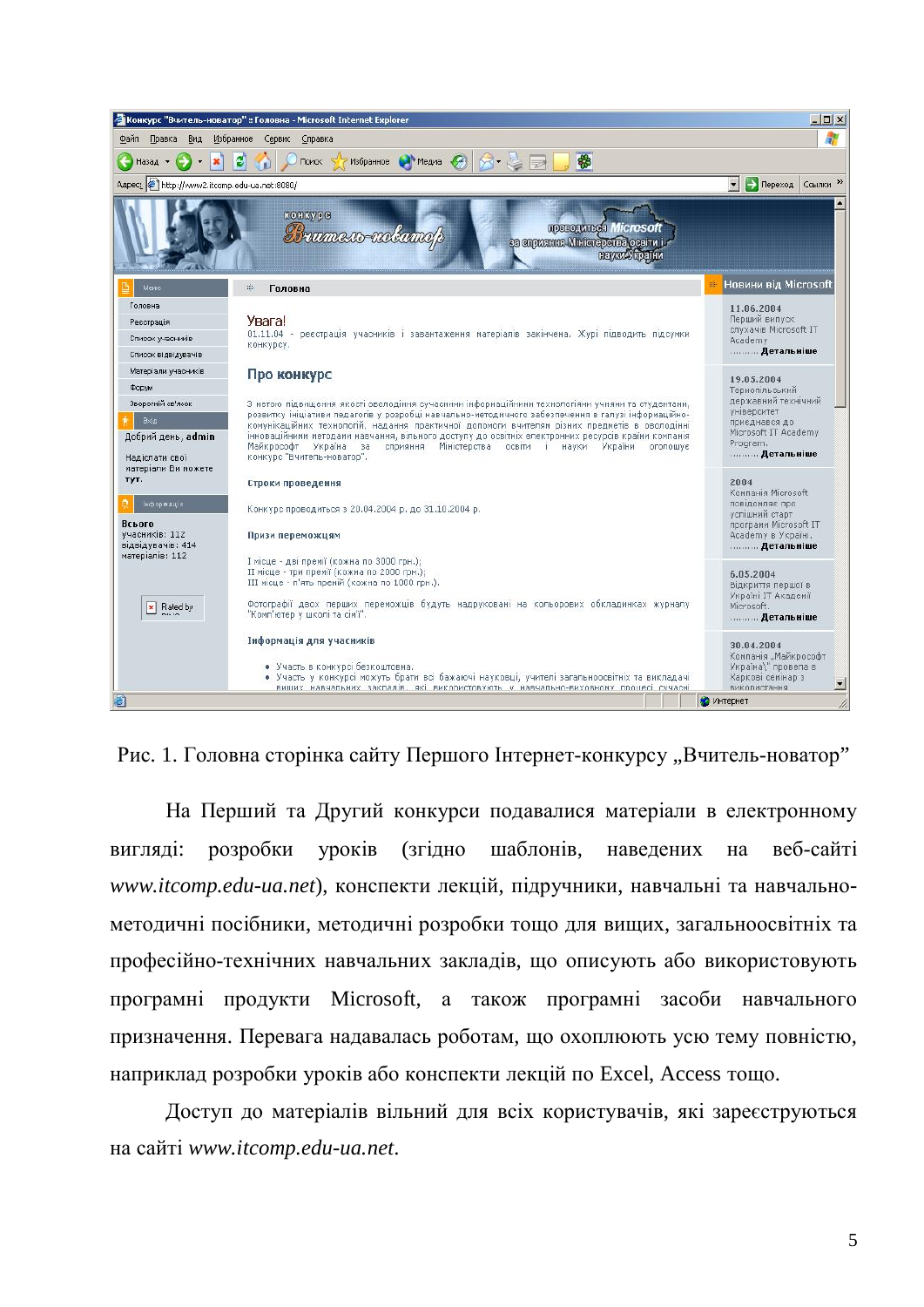

Рис. 2. Головна сторінка сайту "Лругий Інтернет-конкурс "Вчитель-новатор"

### Результати Інтернет-конкурсу.

Загальна кількість користувачів сайту Першого Інтернет-конкурсу "Вчитель-новатор" – 521 чол., у тому числі відвідувачів конкурсу – 409 чол., учасників конкурсу – 112 чол., розміщених матеріалів – 112 шт.

На момент пілвелення пілсумків Лругого конкурсу на сайті www.itcomp.edu-ua.net було зареєстровано: кількість користувачів сайту – 584 чол., у тому числі відвідувачів конкурсу – 435 чол., учасників конкурсу – 149 чол., поданих матеріалів – 139 шт.

У Першому конкурсі "Вчитель-новатор" участь брали всі бажаючі науковці, учителі загальноосвітніх та виклалачі виших навчальних закладів, які використовують у навчально-виховному процесі сучасні інформаційнокомунікаційні засоби та мають власні навчально-методичні розробки для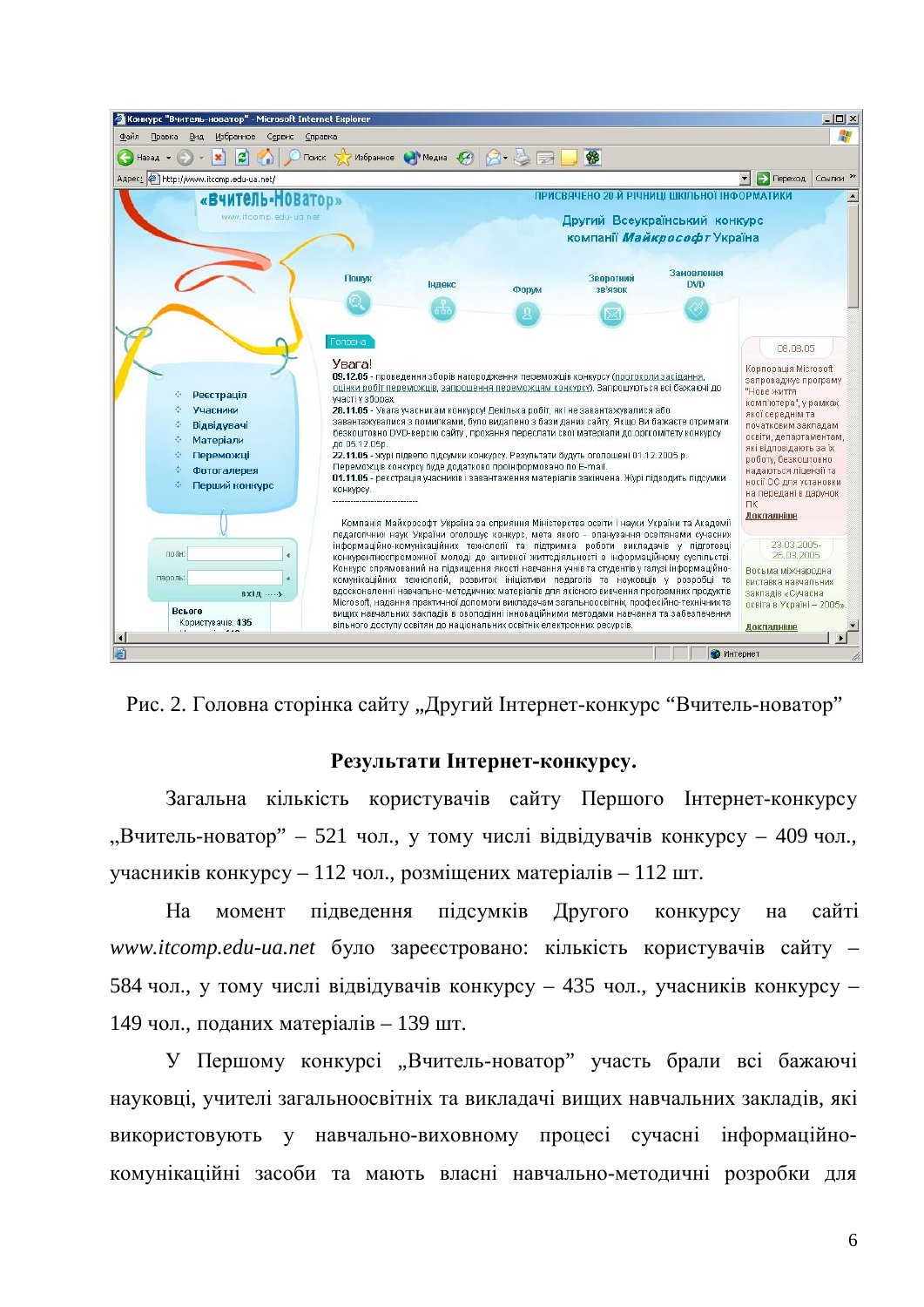загальноосвітніх навчальних закладів з використанням програмних продуктів Microsoft. У Другому конкурсі учасники змагалися у двох номінаціях: а) учителі загальноосвітніх і професійно-технічних навчальних закладів; б) викладачі вищих педагогічних навчальних закладів і науковці. Третій конкурс проводиться у трьох номінаціях: а) учителі загальноосвітніх і професійно-технічних навчальних закладів; б) викладачі вищих педагогічних навчальних закладів і науковці; в) студенти ВНЗ.

Матеріали, розміщені учасниками конкурсу "Вчитель-новатор" на сайті, журі конкурсу розглядало, за такими критеріями: відповідність матеріалів програмним продуктам Microsoft, трудомісткість, актуальність, оригінальність, зручність інтерфейсу, якість.

Зупинимося детальніше на Другому конкурсі, а саме статистиці підсумків конкурсу.

# **Підсумки Другого Інтернет-конкурсу "Вчитель-новатор"** Розподіл відвідувачів конкурсу по областях:

| Вінницька - 12         | Миколаївська - 2    |
|------------------------|---------------------|
| Волинська - 4          | Одеська - 4         |
| Дніпропетровська - 8   | Полтавська $-26$    |
| Донецька $-8$          | Республіка Крим – 9 |
| Житомирська - 5        | Рівненська $-7$     |
| Закарпатська $-7$      | $C$ умська – 3      |
| Запорізька $-9$        | Тернопільська - 5   |
| Івано-Франківська - 12 | Харківська $-44$    |
| Київська – 35          | Херсонська – 9      |
| Кіровоградська - 7     | Хмельницька - 12    |
| Луганська - 45         | Черкаська $-11$     |
| Львівська $-7$         | Чернівецька - 1     |
| м. Київ – 140          | Чернігівська $-3$   |
| м. Севастополь $-2$    |                     |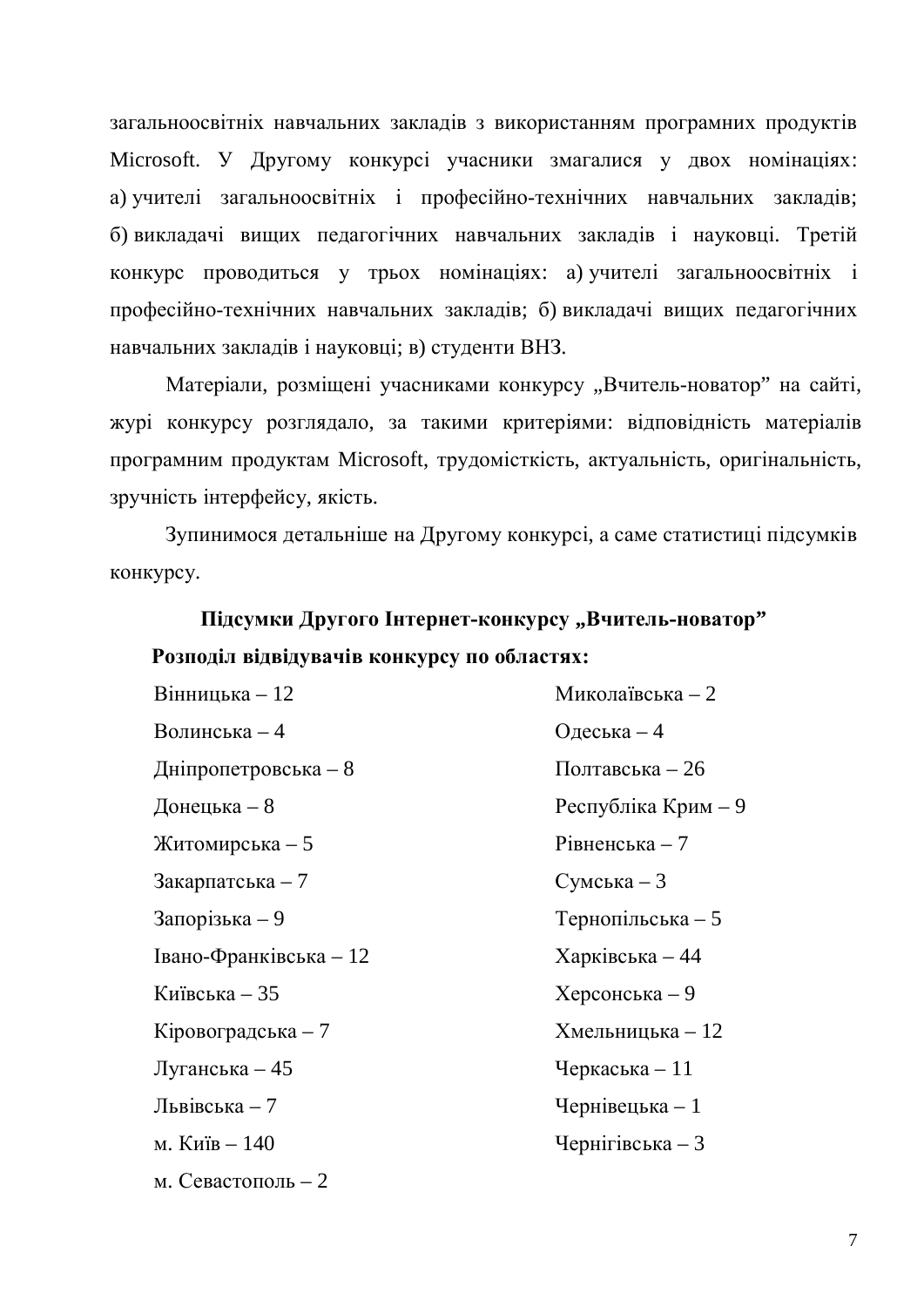# Розподіл учасників конкурсу по областях:

| Вінницька - 3         | м. Київ – 12         |
|-----------------------|----------------------|
| Волинська - 1         | Полтавська $-14$     |
| Дніпропетровська - 9  | Республіка Крим $-2$ |
| Донецька - 11         | Рівненська $-6$      |
| Житомирська - 4       | $C$ умська – 2       |
| Закарпатська - 1      | Тернопільська - 8    |
| Запорізька $-4$       | Харківська $-17$     |
| Івано-Франківська - 4 | $Xepcohebka-8$       |
| Київська - 9          | Хмельницька - 3      |
| Кіровоградська - 7    | Черкаська $-5$       |
| Луганська - 11        | Чернівецька - 4      |
| Львівська – 2         | Чернігівська $-1$    |

# Розподіл учасників конкурсу по номінаціях:

Вчителі загальноосвітніх і професійно-технічних навчальних закладів - 113 Викладачі вищих педагогічних навчальних закладів і науковці – 35

## Розподіл учасників конкурсу по професіях:

| Вчитель - 94                                        | Викладач – 39      | $Hay\kappa$ овець – 15             |  |  |
|-----------------------------------------------------|--------------------|------------------------------------|--|--|
| Розподіл поданих матеріалів по продуктах Microsoft: |                    |                                    |  |  |
| $MS$ Access $-9$                                    | $MS$ Windows $-37$ |                                    |  |  |
| $MS$ Excel $-21$                                    |                    | $MS$ Word $-24$                    |  |  |
| $MS$ Power Point $-31$                              | $I$ HIII $i - 26$  |                                    |  |  |
| Розподіл поданих матеріалів по видах:               |                    |                                    |  |  |
| Розробка уроків $-35$                               |                    | Навчально-методичний посібник - 20 |  |  |
| Конспект лекцій - 5                                 |                    | Педагогічний програмний засіб - 15 |  |  |
| Навчальний посібник - 24                            |                    | Педагогічний програмний засіб - 15 |  |  |
| $I$ HIII $e - 20$                                   |                    |                                    |  |  |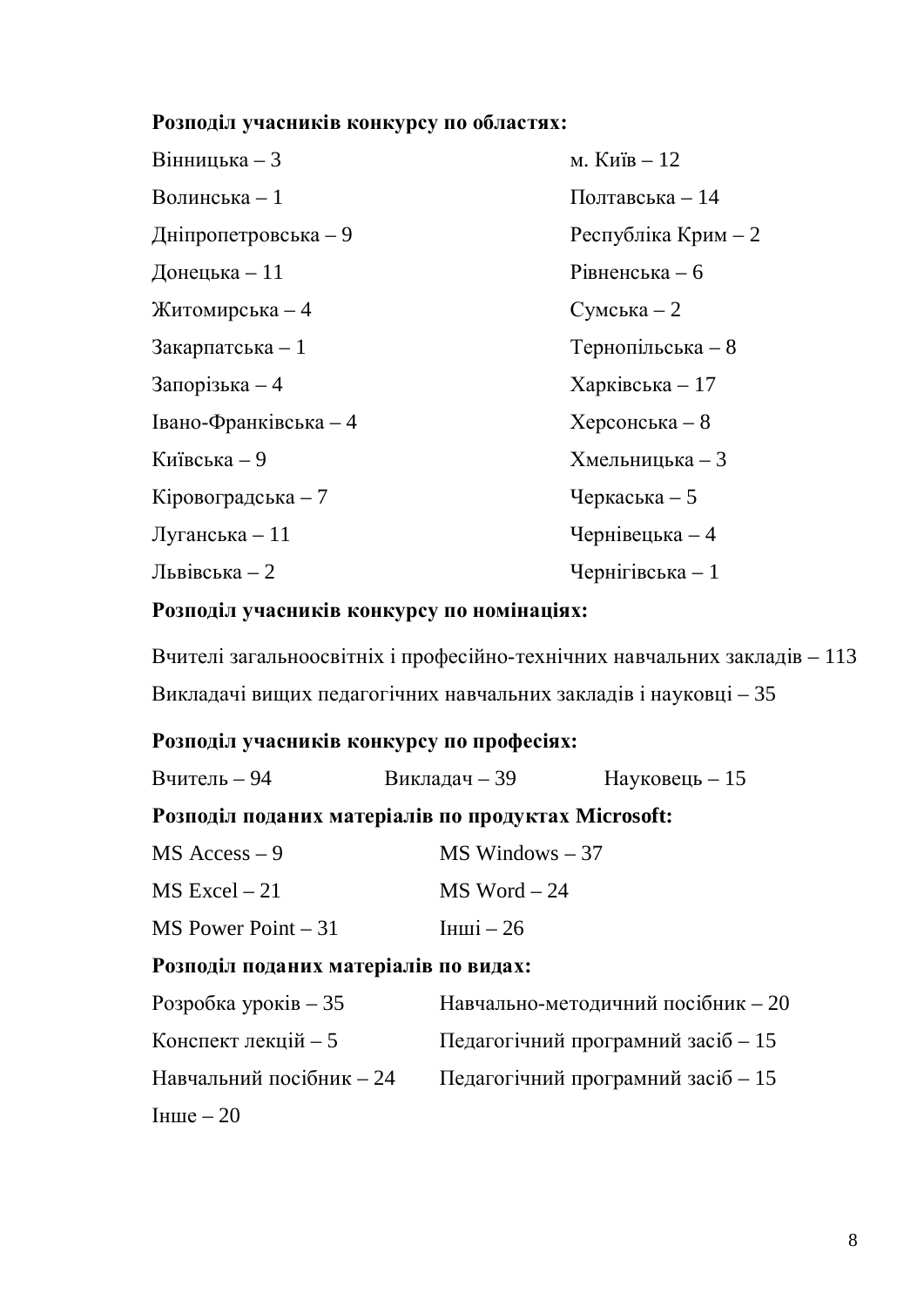Підсумки Другого Інтернет-конкурсу "Вчитель-новатор" оголошено 01 грудня 2005 p.

По закінченню конкурсу сформовано і заповнено DVD-версію сайту *www.itcomp.edu-ua.net*, яка містить протокол засідання журі про визначення переможців конкурсу.

Урочиста церемонія нагородження переможців Другого конкурсу "Вчитель-новатор" проведена 09 грудня 2005 року в приміщенні Інституту педагогіки АПН України. Переможці отримали грошові премії, спеціальні призи, грамоти, DVD-версії сайту www.itcomp.edu-ua.net та інші подарунки від компанії Microsoft Україна.

Учасники-переможці та їхні матеріали графічно виділені відповідно до присулженого місця на вілповілних сторінках сайту.

На сайті забезпечено можливість замовлення і безкоштовного отримання **всіма учасниками конкурсу CD та DVD-версії сайту www.itcomp.edu-ua.net.** 

Станом на 31.03.2006 р. 36 учасників конкурсу отримали DVD-версії.

### **Висновки.**

Досвід проведення Інтернет-конкурсів показав актуальність і корисність для освітянської спільноти як для учасників, так і потенціальних користувачів. Доступ до матеріалів безкоштовний, тому кожний бажаючий може використовувати матеріали для повсякденної праці.

Організаційні механізми, методичні засади та технологія розробки в процесі проведення конкурсу можуть використовуватися для проведення Інтернет-конкурсів незалежно від тематики і технологічної бази організатора конкурсу.

Перспективність подальшого розвитку цього напрямку по організації і проведенню Інтернет-конкурсів полягає у вдосконаленні технологічної бази та механізмів залучення (промоутинг сайту конкурсу) широкої освітянської громади до участі в Інтернет-конкурсах.